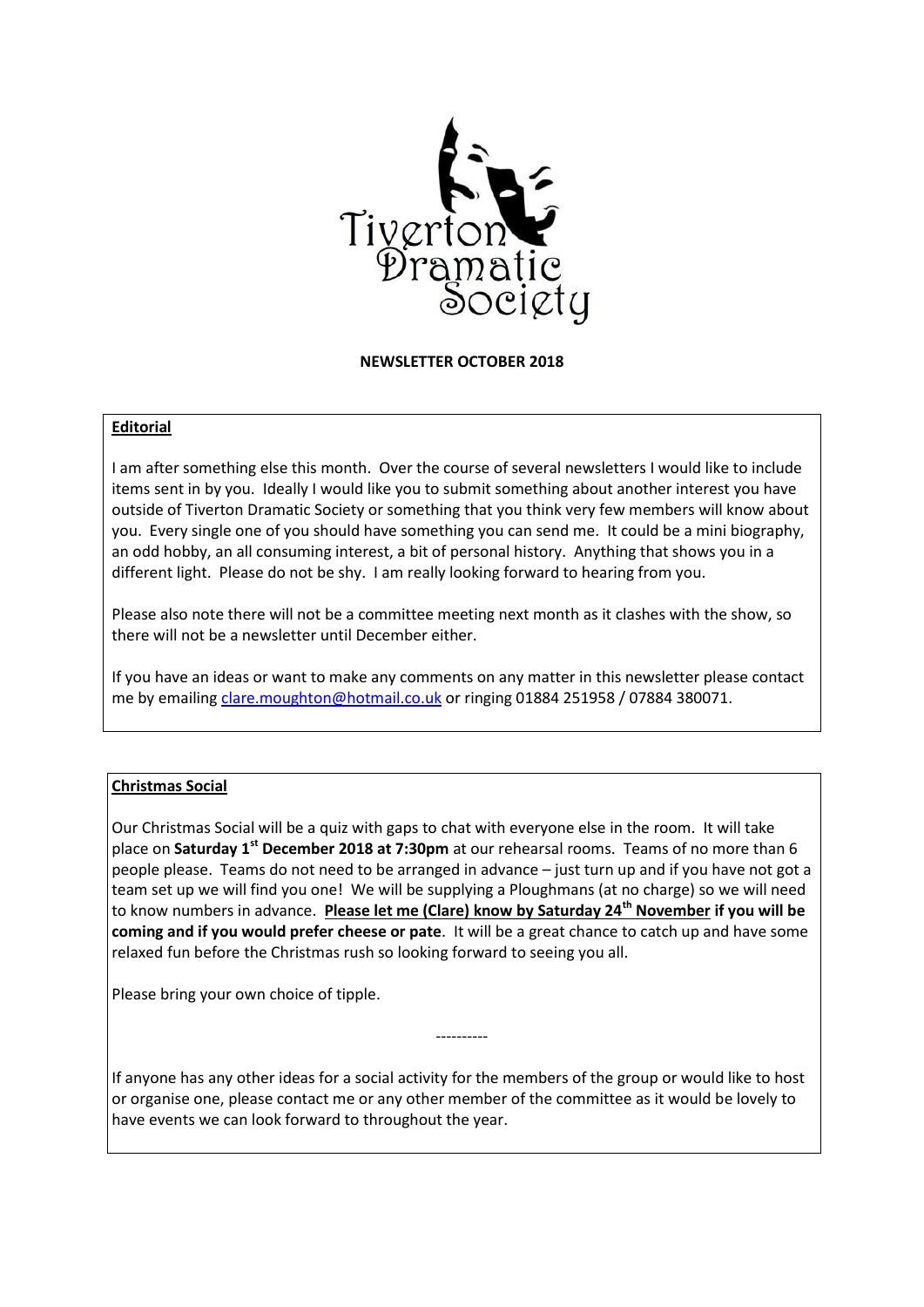# **Animals and Birds in the 1st World War**

As our next show is about the  $1<sup>st</sup>$  World War I wanted something in the newsletter to reflect this. Arthur (Moughton) kindly did a bit of research for me and put the following piece together.

"Most people today know of the hundreds of thousands of lives lost during the First World War but fewer know of the creatures killed during the conflict. For them there was no volunteering or conscientious objection; they were simply pressed into the service, willing or not.

Perhaps the most tragic were the horses; 1 million served in the British Army alone, of which 400,000 were killed. Many of the survivors were so broken down they had to be destroyed. At the beginning of the war motor transport was still in its infancy so horses were needed in a variety of roles, apart from providing mounts in obsolete cavalry units. At the front horses had no protection against gunfire and were particularly susceptible to poison gas. Horses were unwillingly tried with primitive gas masks but many simply ate them!

Dogs were used in a number of roles according to their special skills. A number of terriers were used as ratters and other breeds were useful as messenger dogs, notably Airedales, collies, lurchers and whippets. They could carry messages, day or night, quicker than a man; so effective that both sides eventually employed bitches to distract the male dogs on their journeys! Often they would be spoilt and fed by soldiers as they passed through the trenches so that, eventually, it became a military offence to interfere with a messenger dog in the performance of its duties. Some dogs could detect gas or aircraft and many were generally very useful as sentries. They could also find wounded soldiers.

Many stray cats were rounded up in England and set to work as vermin hunters and gas detectors as well as being used as mascots and pets. Cats complained at once at the presence of gas. An estimated 500,000 cats served in the trenches.

100,000 pigeons were used as messengers on the Western Front – a staggering 95% got through with their messages despite being fired at and hunted by enemy birds of prey. Canaries were already used in British mines to detect gas so were a natural choice to detect gas at the Front and particularly in tunnels dug under no-man's land. As a result they often gave their lives.

Several creatures were used as mascots and pets in the British army; apart from the usual dogs and cats there were donkeys, goats, monkeys, pigs, geese, and even a pair of orang-utans!"

## **Review by Alison Harris**

"Early last month I went to see the TOADS Theatre Company's production of "It Could Be Any One Of Us" at the Little Theatre in Torquay starring our very own (I'm sure we still all think of him as our very own) Steve Aldridge! Yes, Steve still can't keep off a stage! Since he sadly left Tiverton (sorry Nichola, but we still miss him) he has appeared in numerous productions in both Brixham and with TOADS, many of which myself and others have been to see.

This latest production was a comedy whodunnit by Alan Ayckbourne, directed by Jill Farraut. The action takes place in a windswept country house owned by a very dramatic "arty" composer who rules the roost over his long suffering disparate family and the ensuing chaos over his will and then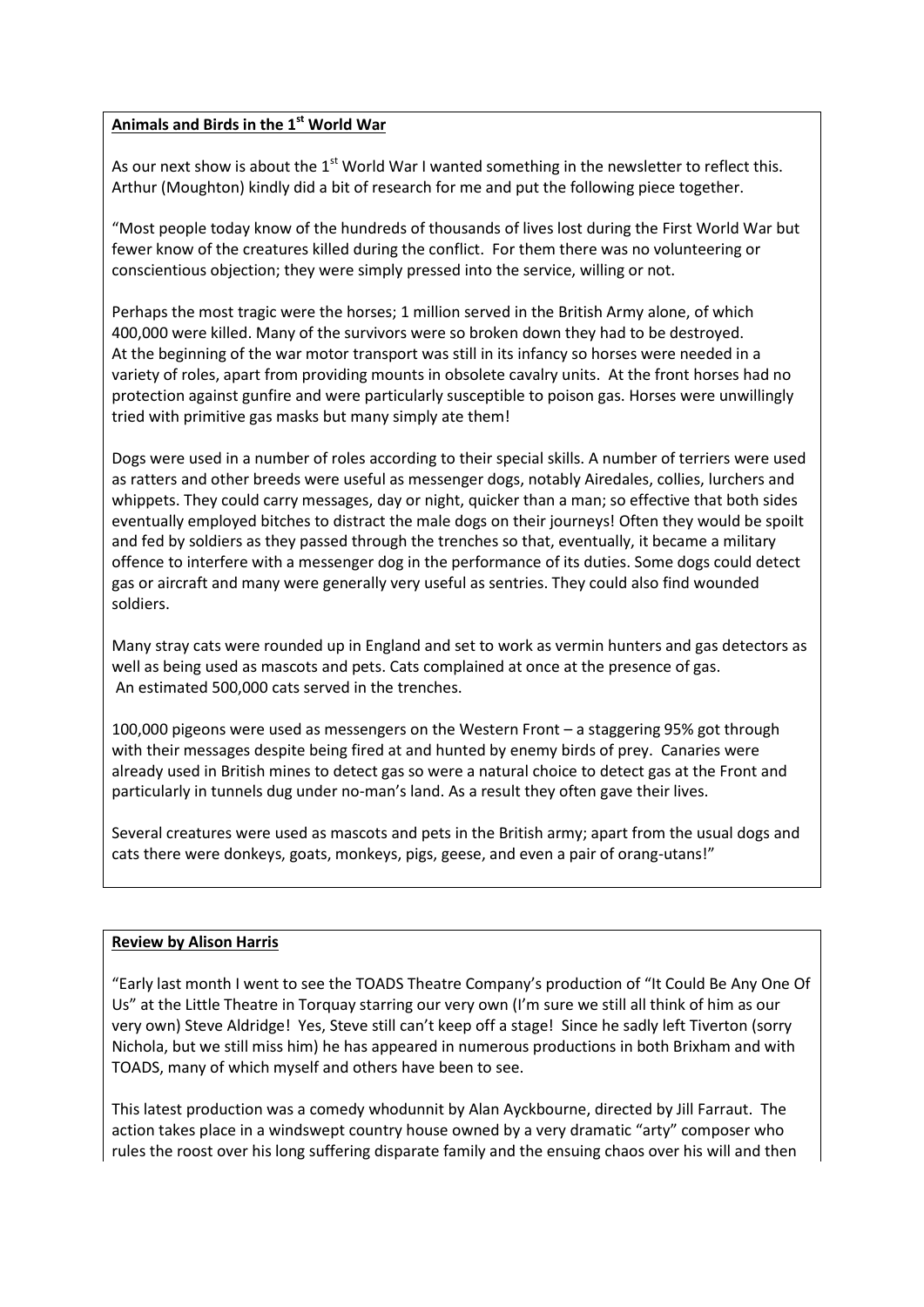subsequent death. All the usual ingredients not helped by a private detective who has never yet solved a crime!

The acting by all was excellent including Steve whose performance truly gained sympathy from the audience as the put-upon downtrodden brother – a very different role from Steve's usual portrayal of characters ranging from the dominant to – as I know from my own experience – utterly intimidating. Worthy of note was an outstanding performance by Sophie Chamberlain as a dysfunctional sloppy teenage in what I believe was her first ever acting role.

TOADS are lucky enough to have a very deep stage and the set, as always, was brilliant. It was all very convincing, including the costume, the props, even the thunderstorm, et al and all involved can be very proud of a very enjoyable production.

TOADS do 10, yes 10, productions a year and I can thoroughly recommend them as a company and for what they do. Their standards are very high, not least because they own their own theatre (which is a wonderful converted church) and they need to make enough money to keep it going.

You can see what's coming up in their forthcoming season by looking on their website on [www.toadstheatre.co.uk](http://www.toadstheatre.co.uk/) or by telephoning the box office on 01803 299300, which is open Monday to Friday from 10.30am to 1.30pm.

Coming next is "Over My Dead Body" – a comedy thriller running from October  $8^{th}$  to  $13^{th}$ ."

## **Training / Workshops**

Sadly we only had one response to the suggested training courses so we will not be arranging anything at present. However, if anyone has any other suggestions or a group of you want the committee to arrange any training or workshops please let us know.

## **Christmas Shopping**

The more observant among you will have noticed a new shop in the precinct where the old Air Ambulance Charity Shop used to be. It is called "Gifts @ Market Walk" and is run by our very own David Keating. It is definitely worth a visit so do drop in.

## **The Tivoli**

Martin Mogford has made me aware of the following:

"Alan Bennett's new play is being shown live for the West End at Tiverton Tivoli on 01 Nov 18.

The play is called Alleluia, description below. I know this is close to Blackadder but not all TDS members are involved at the early stages so may wish to attend.

The review reads: